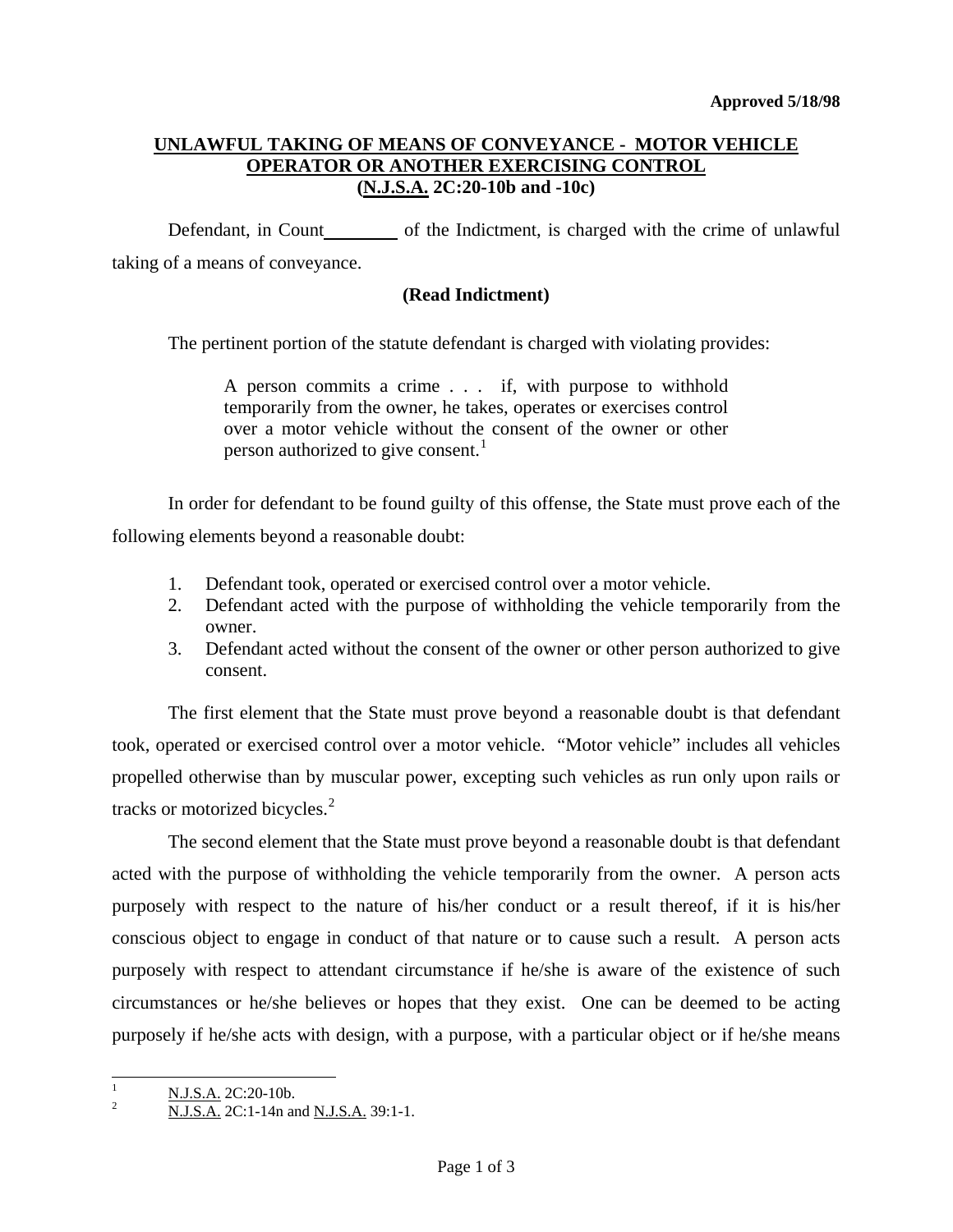#### **UNLAWFUL TAKING OF MEANS OF CONVEYANCE - MOTOR VEHICLE OPERATOR OR ANOTHER EXERCISING CONTROL N.J.S.A. 2C:20-10b and -10c**

 $\overline{\phantom{a}}$ 

to do what he/she does. In other words, the State must prove beyond a reasonable doubt that when defendant took, operated or exercised control over the vehicle his/her conscious object was to withhold same temporarily from the owner.

 The third element that the State must prove beyond a reasonable doubt is that defendant took, operated or exercised control over the vehicle without the consent of the owner or some other person authorized to give consent.

## **[If applicable because there is evidence supporting it, the following defense must be**

## **charged]**

 In this case you must also consider whether the defendant reasonably believed that the owner or any other person authorized to give consent would have consented to the defendant's operation of the vehicle had he/she known of it.

 In order for you to find the defendant guilty, the State must prove beyond a reasonable doubt that either the defendant did not believe that the owner or another person authorized to give consent would have consented to defendant's operation of the vehicle had (he/she) known of it, or that if defendant had that belief, it was not reasonable.

 If you find that the State has failed to prove beyond a reasonable doubt any element of the crime, [or has failed to disprove beyond a reasonable doubt defendant's lack of reasonable belief that he/she would have had the consent of the owner or another person authorized to give consent to his/her operation of the vehicle had that person known of it,] then your verdict must be not guilty of unlawful taking of a means of conveyance.

 If you find that the State has proved beyond a reasonable doubt each element of the crime [and has proved beyond a reasonable doubt defendant's lack of reasonable belief that he/she would have had the consent of the owner or another person authorized to give consent to his/her operation of the vehicle had that person known of it,] then you must find defendant guilty of the crime of unlawful taking of a means of conveyance.

# **[The following language should be added if appropriate[3](#page-1-0) for the evidence**

<span id="page-1-0"></span><sup>3</sup> It may be inappropriate to charge this language if unlawful taking of a means of conveyance has been submitted to the jury as a lesser included offense, rather than as a crime charged in the indictment.